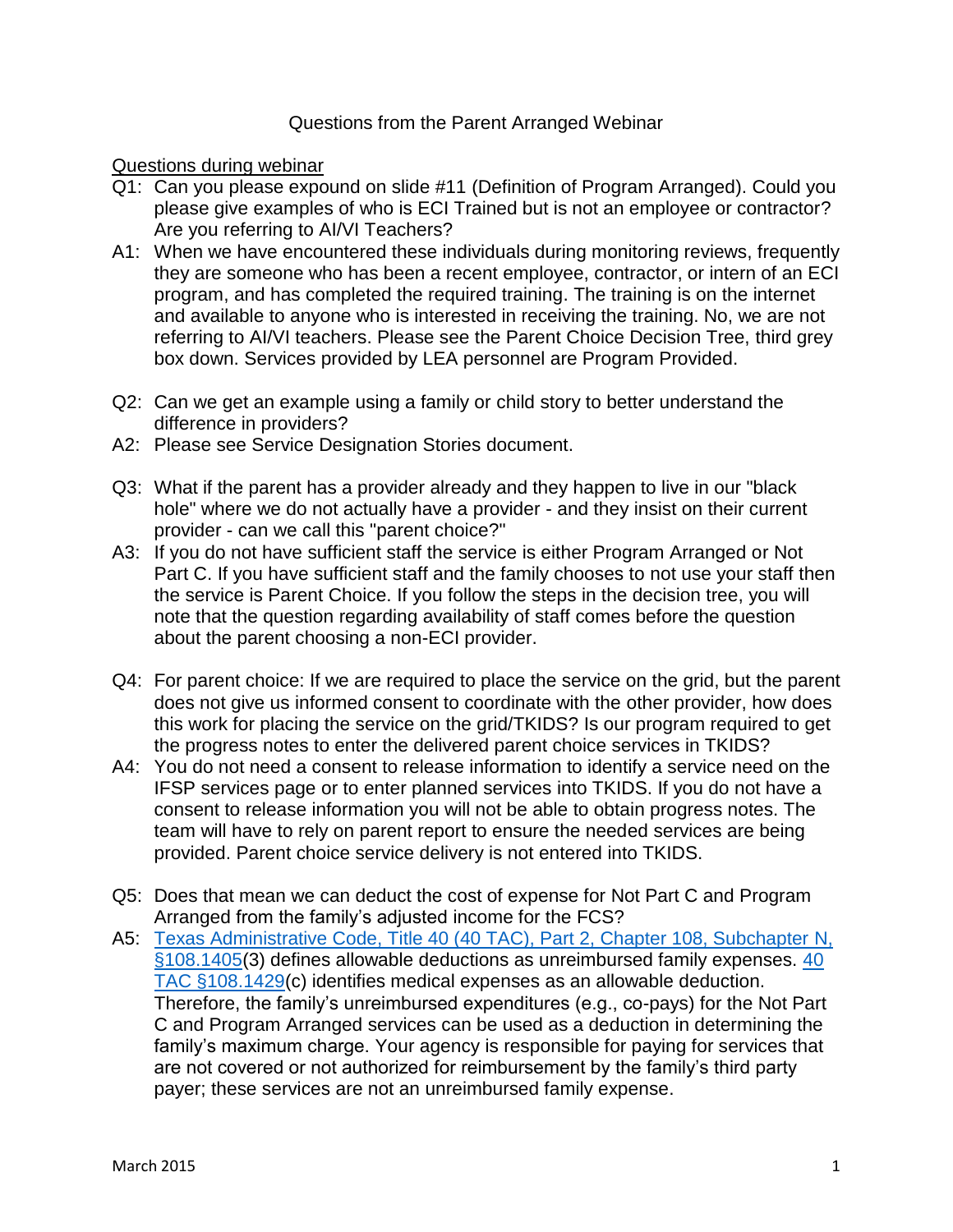- Q6: What are the new contract requirements going to be surrounding this?
- A6: The ECI contractor correctly identifies each service's designation and enters this designation into TKIDS.
- Q7: What if the parent chooses all services outside of Program Provided? Does ECI just provide the CM and oversees the outside choices?
- A7: As stated in the webinar, this situation speaks to a larger issue and goes beyond the scope of this training.
- Q8: Is it possible to have a Program Arranged service provider not provide services in the natural environment?
- A8: Yes. Please see single asterisk at the bottom of the first page of the IFSP services page.
- Q9: Will you be giving examples of each of these determinations? Can you give a specific example of Not Part C?
- A9: Please see Service Designation Stories document.
- Q10: For the parent choice option, where the ECI team recommends a frequency, and the parent wants a higher frequency, it says the excess amount of services is not entered into TKIDS, but it looks like the recommended amount (even though it's provided by an outside entity chosen by the parent) will be entered into TKIDS. Am I understanding this correctly? This came from the "parent choice grid" handout.
- A10: Yes, you are understanding this correctly. Services in excess of the team's recommendations go on "resources and case management" section of the IFSP and are not entered into TKIDS. The services that are consistent with the team's recommendations go onto the services page and are entered into TKIDS with the appropriate service designation of Program Provided, Parent Choice, Program Arranged, or Not Part C.
- Q11: Clarification, when you say ECI does not pay, the agency is responsible, the monies drawn down from billing insurance/MCOs is still considered ECI and cannot be used for Program Arranged, right?
- A11: Any funds collected from third party payers for the provision of Program Provided ECI services are considered ECI funds and cannot be used to pay for Program Arranged or Not Part C services.
- Q12: If TKIDS will give an error message for not entering the designation, and if we don't implement until May 1, how will we be able to enter correctly from March to May?
- A12: Contractors will not be held to the accuracy of the service designations until September 1, 2015. To give contractors an opportunity to practice using the service designations, modifications to the following documents and systems will be available to contractors on April 22, 2015:
	- IFSP service page
	- **TKIDS**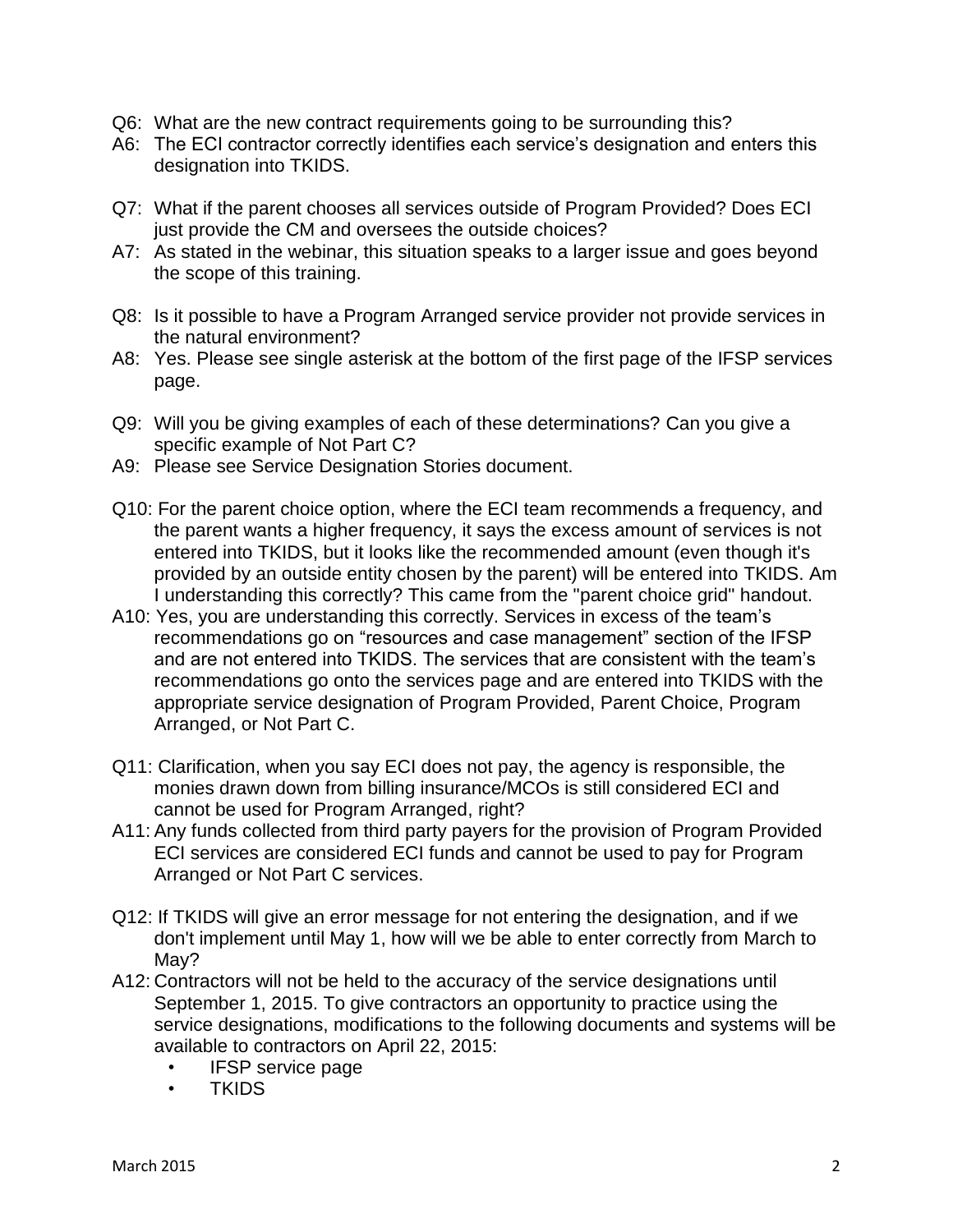• TRAD

In addition, on April 22, 2015 any service in TKIDS indicated as Parent Arranged will be automatically updated to Parent Choice. If the designation of Parent Choice is inaccurate for a currently enrolled child, the designation must be corrected during the next review of the IFSP. Therefore, all designations for children enrolled prior to September 1, 2015 must be correct by November 1, 2015.

- Q13a: You mentioned that the MCOs are going to see the designations of PC, PA, and NP on the IFSP services page and know to expect claims from non-ECI providers. Are the MCOs going to take our IFSPs as authorization for the services provided by another/private provider? Otherwise they will have significant documentation from the other provider to get authorization for that service. Is it about double billing?
- Q13b: As the MCO sees the PC designation, will that outside provider be able to use the IFSP as authorization for services?
- A13a&b: The IFSP serves as authorization for **only** ECI contractors. Therefore Parent Choice, Program Arranged, and Not Part C service providers cannot use the IFSP as service authorization. The confusion from the MCO perspective is two-fold:
	- 1. I have been taught, and my state promulgated documents indicate that ECI provides all needed services. If the child is in ECI, why am I receiving requests for prior authorization or claims from non-ECI providers?
	- 2. I see a service on the IFSP but I'm not getting any claims for it. As the managed care entity I am contractually required to ensure the child receives all medically necessary services. Do I need to take action with the ECI contractor to ensure the child is getting the needed services?
- Q14: What types of financial impacts does the state see or expect?
- A14: ECI contractors who rely heavily on Program Arranged and Not Part C have difficulty generating revenue as they are unable to seek third party payment. The third party revenue goes to the entity that is providing the service.
- Q15: Page 32 (Not Part C grid) Are delivered services (Parent Choice and Not Part C) to be entered into TKIDS? In all of these situations where it says that services are not included in the contractor's count, it isn't clear if the expectation is that the contractor must enter the delivered services into TKIDS. If it's a service that will be entered as planned into TKIDS but not included in provider direct service hours, are we responsible for obtaining the progress notes of those services?
- A15: Knowing what services other providers are providing is necessary to ensure competent coordination of services across all needs and service providers. However, that does not obligate the ECI contractor to enter the delivered services into TKIDS or obtain progress notes of those services.
- Q16: Why do we enter planned services when we will not be putting in delivered services?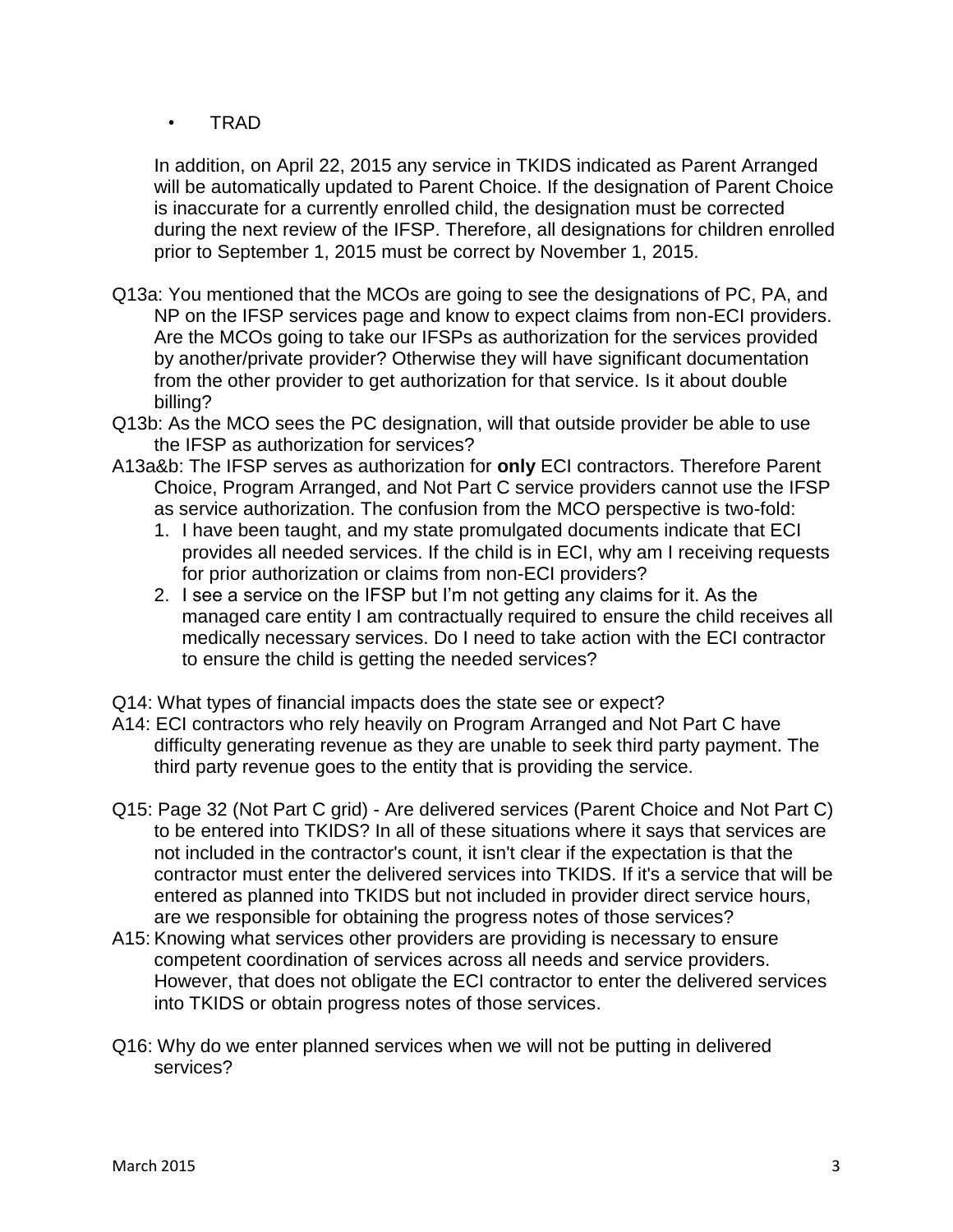- A16: The IFSP must reflect all of the needs of the child and family and the services planned to address those needs [\(34 CFR §303.344\(](http://www.ecfr.gov/cgi-bin/text-idx?SID=ec0372b8e521d4ee193b1c93e98057f6&node=se34.2.303_1344&rgn=div8)e), [40 TAC §108.1004\(](http://texreg.sos.state.tx.us/public/readtac$ext.TacPage?sl=R&app=9&p_dir=&p_rloc=&p_tloc=&p_ploc=&pg=1&p_tac=&ti=40&pt=2&ch=108&rl=1004)d)). We are legally obligated to meet the child's and family's needs. TKIDS requires the entry of all planned services.
- Q17: Earlier in the presentation it was stated that Not Part C services did not need progress notes or need the provider to sign the IFSP. Based on that, we wouldn't get progress notes to enter delivered service into TKIDS. Is this understanding correct? If so, that means we will be entering a planned service into TKIDS but not entering a verified delivered service.
- A17: Knowing what services other providers are providing is necessary to ensure competent coordination of services across all needs and service providers. In situations in which you are not receiving progress notes the service coordinator will need to contact the service provider to stay current with the provider's effort and relay that information to all team members. However, you are correct, the delivery of those services will not be entered into TKIDS.
- Q18: Can I assume that TRAD will be reflective of all categories presented today?
- A18: Yes. The Planned Services Detail and Planned Delivered Services Detail reports will reflect all service designations beginning April 22, 2015.
- Q19: Will a periodic review IFSP need to be conducted to change the service designation?
- A19: Yes.
- Q20:If a parent is receiving services that ECI does not recommend, or is receiving recommended services at a frequency and/or duration that ECI does not recommend, why should we have to enter these on the CM page of the IFSP? We should not be required to provide ANY CM to families for any services we do not recommend. Also, the requirement to invite the service provider for a service we do not recommend to the IFSP meeting makes no sense at all.
- A20: Code of Federal Regulations, Title 34, Subtitle B, Chapter III, Part 303, Subpart A, §303.34 Service coordination services (case management).
	- (a) *General.*
	- (3) Service coordination is an active, ongoing process that involves—

(i) Assisting parents of infants and toddlers with disabilities in gaining access to, and coordinating the provision of, the early intervention services required under this part; and

(ii) Coordinating the other services identified in the IFSP under §303.344(e) that are needed by, **or are being provided to,** the infant or toddler with a disability and that child's family.

(b) *Specific service coordination services.* Service coordination services include—

(1) Assisting parents of infants and toddlers with disabilities in obtaining access to needed early intervention services and other services identified in the IFSP, including making referrals to providers for needed services and scheduling appointments for infants and toddlers with disabilities and their families;

(2) Coordinating the provision of early intervention services **and other services (such as educational, social, and medical services** that are not provided for diagnostic or evaluative purposes) **that the child needs or is being provided**;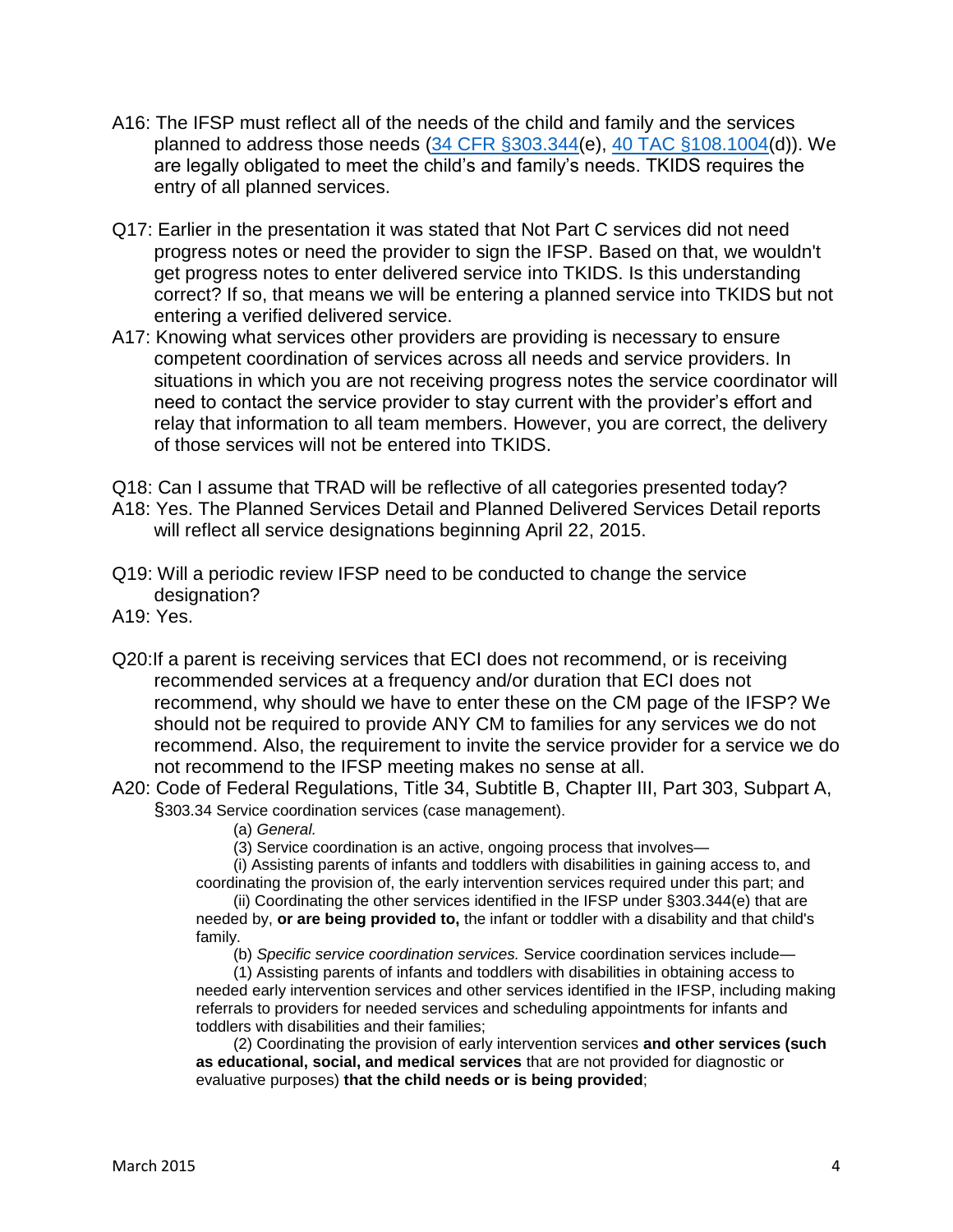## 40 TAC, Part 2, Chapter 108, Subchapter D,

§108.405 Case Management Services

(a) Case management means services provided to assist an eligible child and their family in gaining access to the rights and procedural safeguards under IDEA Part C, and to **needed medical, social, educational, developmental, and other appropriate services.** Case management includes:

(1) coordinating the performance of evaluations and assessments;

- (2) facilitating and participating in the development, review, and evaluation of the individualized family service plan in accordance with Subchapter J of this chapter (relating to Individualized Family Service Plan (IFSP)) which is based upon the child's applicable history, the parent's input, and the results of all evaluations and assessments;
- (3) assisting families in identifying available service providers and making appropriate referrals to **obtain services from medical, social, and educational providers to address identified needs** and achieve goals specified in the IFSP;
- (4) following up with families to assist the child with timely access to services, discuss the disposition of the referral with the family, and determine if the services have met the child's needs;
- (5) monitoring and reassessment of the delivery of and effectiveness of services through contacts with the child, family members, **service providers, or other entities or individuals** and conducted as frequently as necessary and at least once every six months to determine if:
	- (A) services are being provided in accordance with the child's IFSP;
	- (B) services are adequate; and
- (C) when the child has new needs or there are changes in the needs of the child, the IFSP and service arrangements are adjusted to address the identified needs.
- (6) informing families of the availability of advocacy services;
- (7) **coordinating with medical and other health providers;**
- Q21:What will be the financial implications to the programs and agencies? What will be the process for an agency paying for services that are designated as Not Part C?
- A21: ECI contractors (and the agency that has the contract) who rely heavily on Program Arranged and Not Part C have difficulty generating revenue as they are unable to seek third party payment. The process for paying Not Part C services is up to each individual agency; DARS contract funds cannot be used for these payments.
- Q22: Are we required to enter delivered Parent Choice, Program Arranged, and Not Part C into TKIDS?
- A22: Delivery of Parent Choice, Program Arranged, and Not Part C services should not be entered into TKIDS.
- Q23: Beatrice stated that the SC will be required to do a periodic IFSP review to indicate change of the provider classification (Parent Arranged v. Program Provided v. whatever). However, the periodic review was done away with in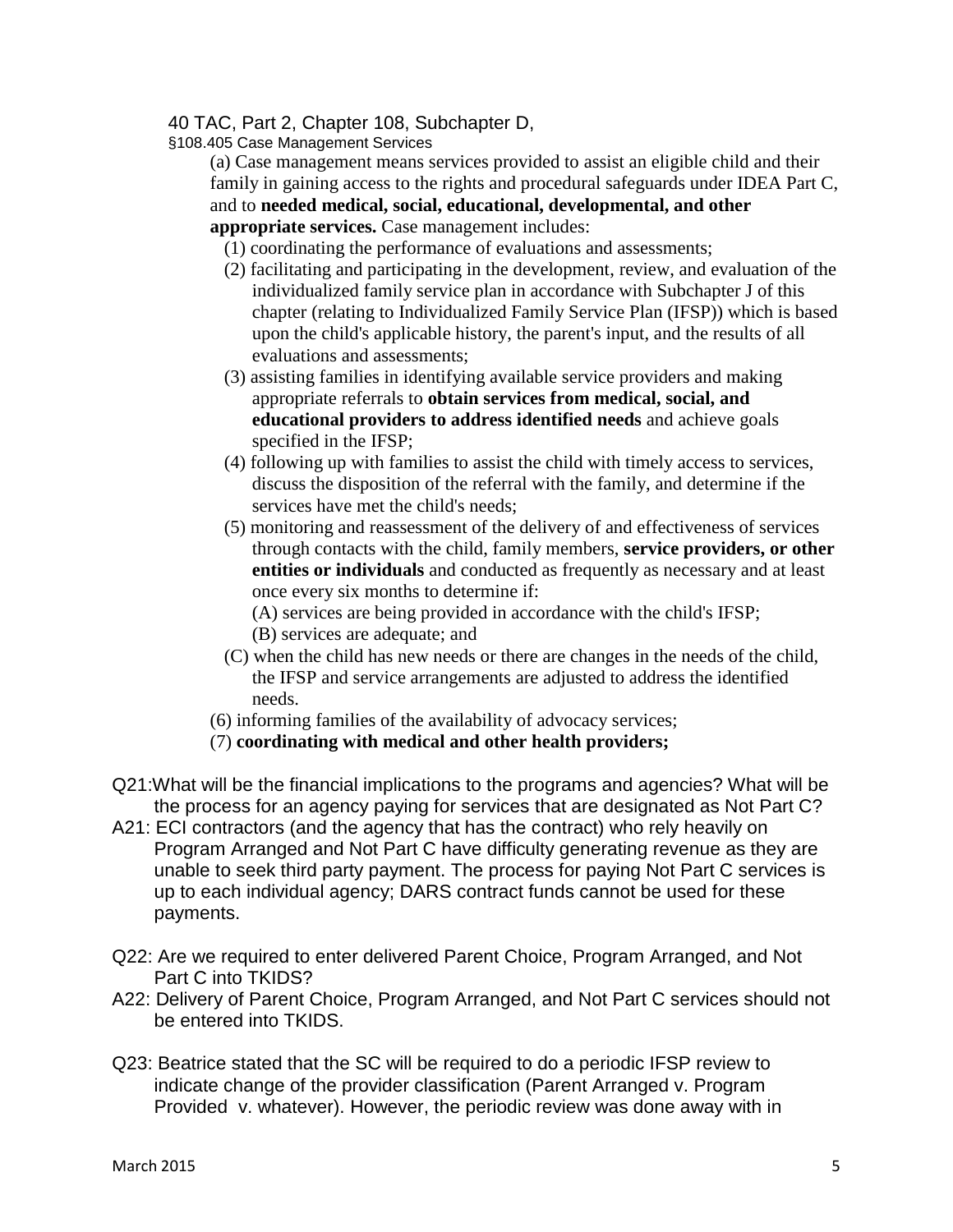another rule change a year or two ago. Once the initial IFSP is completed all reviews must be either complete reviews or annuals. Doing a complete review to reflect that a service changes from parent arranged to whatever it changes to seems rather cumbersome. Because of the requirements, what could be a quick services page update will require the SC to invite all of the team members, document the input provided by the team members, review all of the outcomes/progress, etc. This could happen frequently, as some parents start with one thing, then go with another based on insurance coverage. I would like to propose that we either be allowed to document in a progress note and attach it to the IFSP (as we currently do when SC changes are made and nothing else in the IFSP changes), or be allowed to have the old periodic review return to rule.

- A23: Periodic reviews are still required. Please see 40 TAC, Part 2, Chapter 108, [Subchapter J, §108.1013.](http://texreg.sos.state.tx.us/public/readtac$ext.TacPage?sl=R&app=9&p_dir=&p_rloc=&p_tloc=&p_ploc=&pg=1&p_tac=&ti=40&pt=2&ch=108&rl=1013) For every review all the requirements apply (team participation, review of outcomes; description of current functional abilities, progress current family needs, etc.), so you may have to do all of these steps a few short weeks after the IFSP. Insurance coverage is unlikely to change the service designation. That is, insurance coverage does not change whether or not the ECI contractor has sufficient staff to provide the service. Changes in insurance coverage may motivate a parent to switch from Parent Choice to Program Provided or vice versa, in which case you're still going to have to do a new IFSP.
- Q24: Under Parent Choice it stated that we need to document discussion of parent choosing non-ECI provider. What does that next statement "must include evidence of informed consent" mean?
- A24: The progress note about the discussion documents that the parent has been told:
	- 1. the ECI contractor has the staff (employee or contractor) to provide the service;
	- 2. the offered staff has received specialized training in children under the age of three, teaching skills to caregivers, and using routine activities to promote development;
	- 3. the offered staff would be a member of the therapeutic team;
	- 4. the family's out-of-pocket costs would be capped to the family's maximum charge; and
	- 5. the parent's choice to not use the offered staff will place the responsibility of finding, scheduling, and paying for all post-insurance balance on the parent.
- Q25: If the parent is accessing a service that is not recommended by ECI team or is in excess of what is recommended by ECI team, why does ECI staff have to be the conduit of info and invite the provider to IFSP meetings? Especially if parent is accessing a service that is not evidence based? What does "inviting" the provider entail? What if parent refuses to sign consent for us to contact provider?
- A25: Please see A20. The most effective way to coordinate across all service providers is to include them in the team process. Case management documentation should include evidence that the case manager attempted to obtain consents to release information with other service providers. If the parent refuses access to other service providers, then the case management documentation should include the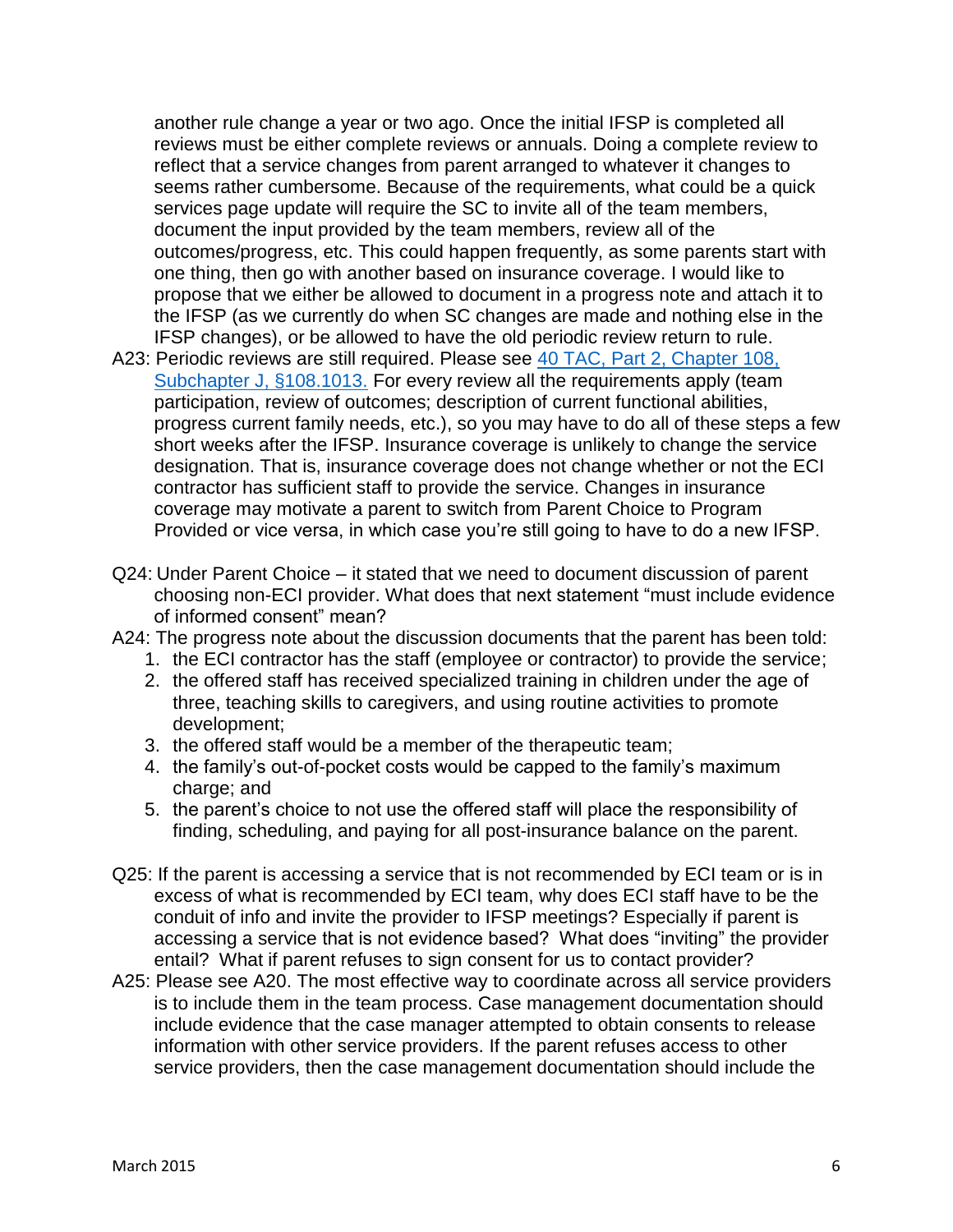service coordinator's efforts to address the parent's reason for not allowing communication between providers.

- Q26: Has Medicaid been informed of the changes to the IFSP?
- A26: The new IFSP will be given to the HHSC MMCO liaison prior to implementation.
- Q27: If the non-ECI provider is no longer available, is the ECI contractor responsible for providing the service?
- A27: As stated in [34 CFR §303.12](http://www.ecfr.gov/cgi-bin/retrieveECFR?gp=&SID=ec0372b8e521d4ee193b1c93e98057f6&n=pt34.2.303&r=PART&ty=HTML#se34.2.303_112) and Section 1 of Attachment 1 under scope of work of the contract with DARS for ECI services, the ECI contractor is responsible for the provision of all needed early intervention services.
- Q28: What happens when that child is transferred? Do we need to re-evaluate the child?
- A28: No re-evaluation is needed. No changes are needed to the IFSP unless the service designation changes.
- Q29: What happens to the Parent Arranged designations that are already entered into TKIDS when we throw the switch on the new service designations?
- A29: All services identified as Parent Arranged will be converted to Parent Choice. If the designation of Parent Choice is inaccurate for a currently enrolled child, the designation must be corrected during the next review of the IFSP. Therefore, all designations for children enrolled prior to September 1, 2015 must be correct by November 1, 2015.
- Q30: To ensure we have only minimal Program Arranged and Not Part C services, I'm going to need to hire additional staff. Trying to find qualified staff is difficult in our area of the state. Does the state have any recruiting resources?
- A30: DARS ECI maintains a subscription with Health Jobs Nationwide (HJN) for ECI contractor use. The HJN site is a healthcare talent acquisition job board network specifically geared for recruiting therapists. ECI contractors can search the resume database and post job listings. For more information about HJN, please see Numbered Document 15-021, dated November 13, 2014 [\(link to ECI extranet](http://dars0emoss/Numbered%20Documents/Forms/AllItems.aspx?RootFolder=%2fNumbered%20Documents%2fFY%202015%2fNovember%202014&FolderCTID=&View=%7bD2D84299%2d4AFA%2d4597%2dBDE8%2dC382B0FF2BC2%7d)  [numbered documents for November 2014\)](http://dars0emoss/Numbered%20Documents/Forms/AllItems.aspx?RootFolder=%2fNumbered%20Documents%2fFY%202015%2fNovember%202014&FolderCTID=&View=%7bD2D84299%2d4AFA%2d4597%2dBDE8%2dC382B0FF2BC2%7d).
- Q31:If a family had SST and a therapy service that was Program Arranged on the grid, would the FCS protections not apply to all of their services or just the service that is Parent Arranged?
- A31: The protections of the Family Cost Share system can only be applied to Program Provided services. Using your example:
	- Family has private insurance.
	- SST Program Provided Insurance billed, family billed for post-insurance amount up to their maximum charge.
	- Therapy Program Arranged Service is covered Non-ECI provider bills insurance and collects required co-pay from family.